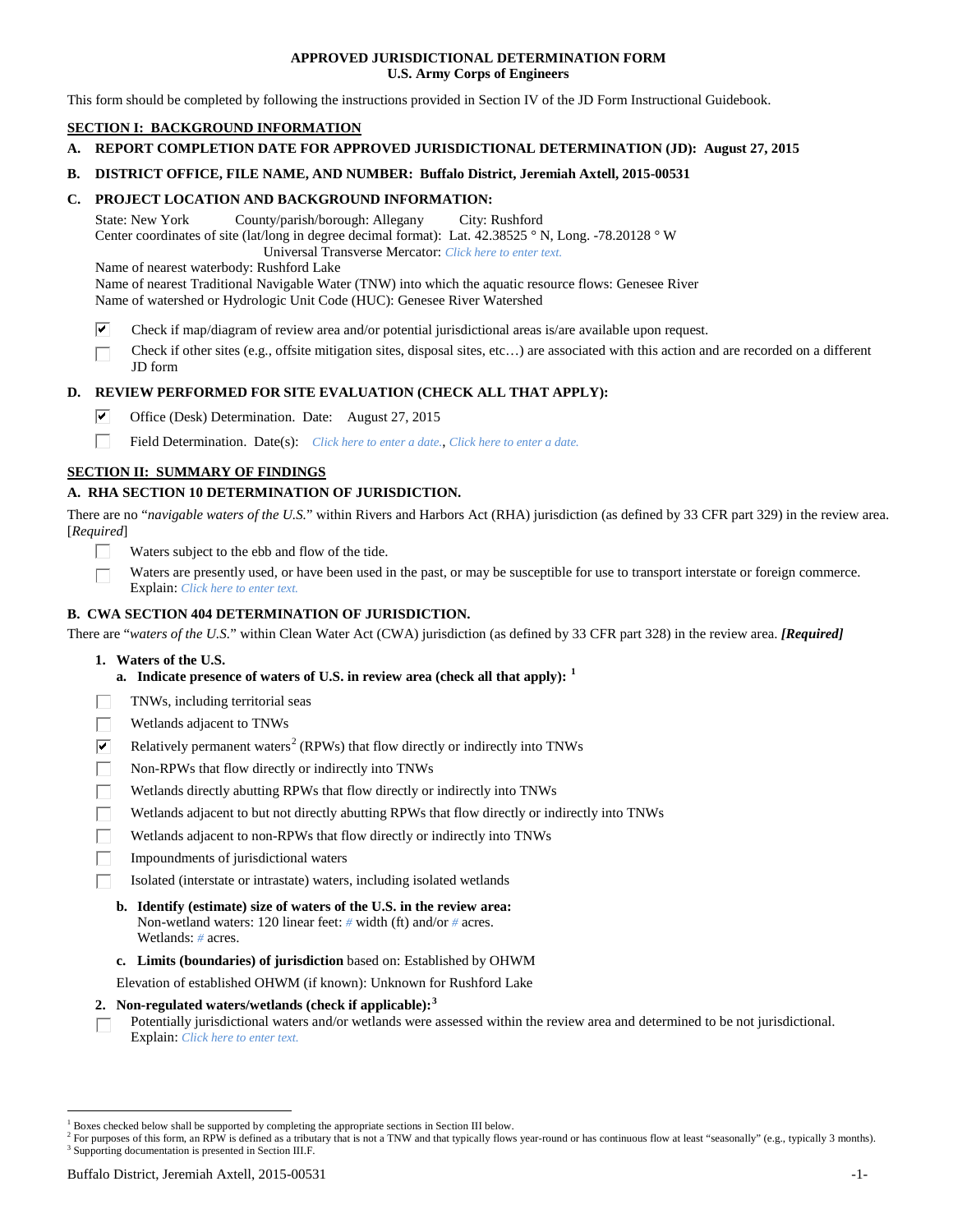# **SECTION III: CWA ANALYSIS**

## **A. TNWs AND WETLANDS ADJACENT TO TNWs**

**The agencies will assert jurisdiction over TNWs and wetlands adjacent to TNWs. If the aquatic resource is a TNW, complete Section III.A.1 and Section III.D.1. only; if the aquatic resource is a wetland adjacent to a TNW, complete Sections III.A.1 and 2 and Section III.D.1.; otherwise, see Section III.B below**.

- **1. TNW**  Identify TNW: *Click here to enter text.*
	- Summarize rationale supporting determination: *Click here to enter text.*
- **2. Wetland adjacent to TNW** Summarize rationale supporting conclusion that wetland is "adjacent": *Click here to enter text.*

# **B. CHARACTERISTICS OF TRIBUTARY (THAT IS NOT A TNW) AND ITS ADJACENT WETLANDS (IF ANY):**

**This section summarizes information regarding characteristics of the tributary and its adjacent wetlands, if any, and it helps determine whether or not the standards for jurisdiction established under Rapanos have been met.** 

**The agencies will assert jurisdiction over non-navigable tributaries of TNWs where the tributaries are "relatively permanent waters" (RPWs), i.e. tributaries that typically flow year-round or have continuous flow at least seasonally (e.g., typically 3 months). A wetland that directly abuts an RPW is also jurisdictional. If the aquatic resource is not a TNW, but has year-round (perennial) flow, skip to Section III.D.2. If the aquatic resource is a wetland directly abutting a tributary with perennial flow, skip to Section III.D.4.**

**A wetland that is adjacent to but that does not directly abut an RPW requires a significant nexus evaluation. Corps districts and EPA regions will include in the record any available information that documents the existence of a significant nexus between a relatively permanent tributary that is not perennial (and its adjacent wetlands if any) and a traditional navigable water, even though a significant nexus finding is not required as a matter of law.**

**If the waterbody[4](#page-1-0) is not an RPW, or a wetland directly abutting an RPW, a JD will require additional data to determine if the waterbody has a significant nexus with a TNW. If the tributary has adjacent wetlands, the significant nexus evaluation must consider the tributary in combination with all of its adjacent wetlands. This significant nexus evaluation that combines, for analytical purposes, the tributary and all of its adjacent wetlands is used whether the review area identified in the JD request is the tributary, or its adjacent wetlands, or both. If the JD covers a tributary with adjacent wetlands, complete Section III.B.1 for the tributary, Section III.B.2 for any onsite wetlands, and Section III.B.3 for all wetlands adjacent to that tributary, both onsite and offsite. The determination whether a significant nexus exists is determined in Section III.C below.**

**1. Characteristics of non-TNWs that flow directly or indirectly into TNW**

**(i) General Area Conditions:**

Watershed size: *# Choose an item.* Drainage area: *# Choose an item.*

Average annual rainfall: *#* inches Average annual snowfall: *#* inches

## **(ii) Physical Characteristics:**

- (a) Relationship with TNW:
	- Tributary flows directly into TNW. Г.

Tributary flows through *Choose an item.* tributaries before entering TNW.

Project waters are *Choose an item.* river miles from TNW. Project waters are *Choose an item.* river miles from RPW. Project waters are *Choose an item.* aerial (straight) miles from TNW. Project waters are *Choose an item.* aerial (straight) miles from RPW. Project waters cross or serve as state boundaries. Explain: *Click here to enter text.*

Identify flow route to TNW<sup>[5](#page-1-1)</sup>: *Click here to enter text.* Tributary stream order, if known: *Click here to enter text.*

(b) General Tributary Characteristics (check all that apply):

**Tributary** is:  $\Box$  Natural

- Artificial (man-made). Explain: *Click here to enter text.*
- Manipulated (man-altered). Explain: *Click here to enter text.*

<span id="page-1-1"></span><span id="page-1-0"></span> $4$  Note that the Instructional Guidebook contains additional information regarding swales, ditches, washes, and erosional features generally and in the arid West.<br> $5$  Flow route can be described by identifying, e.g., tri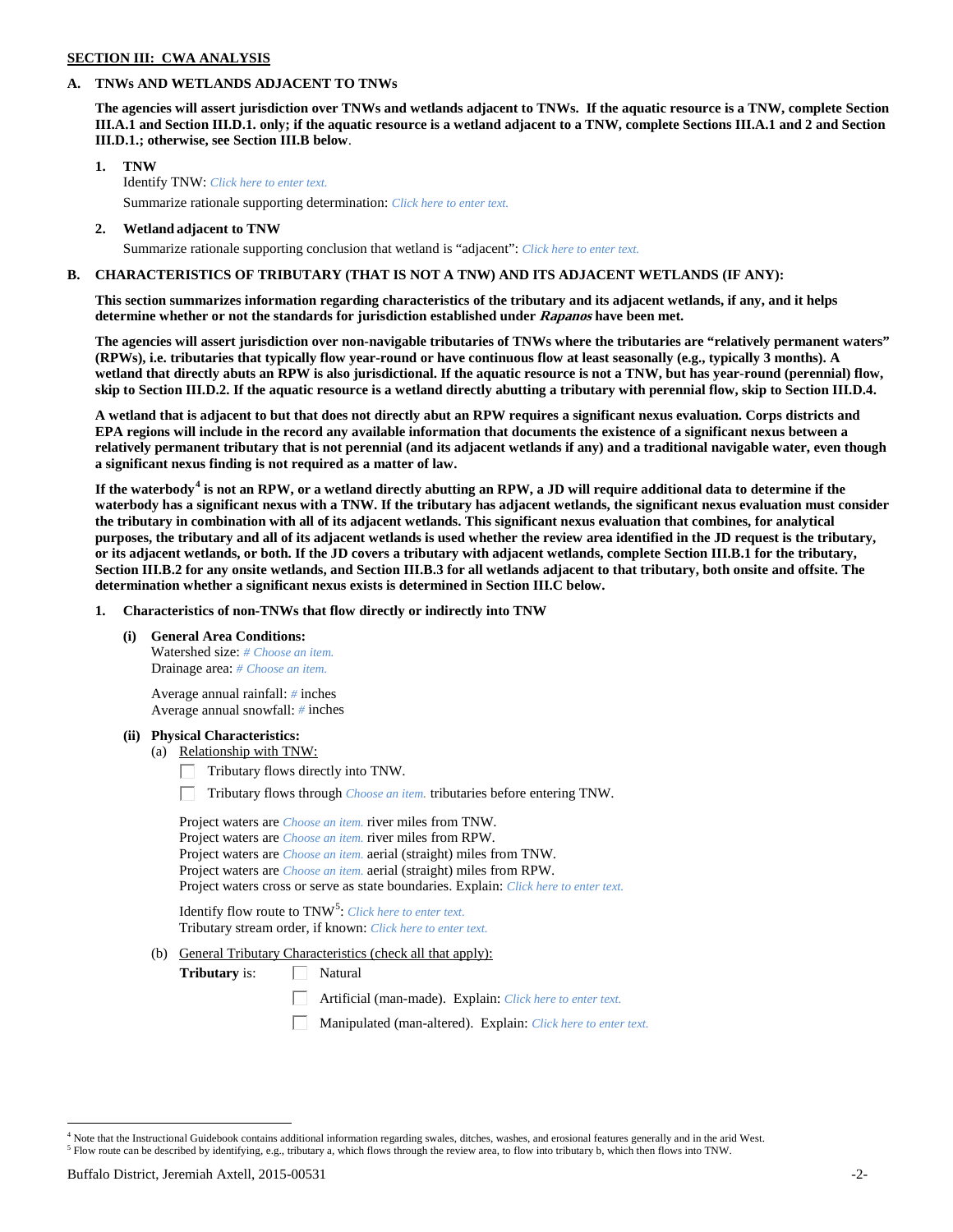|  | Tributary properties with respect to top of bank (estimate):<br>Average width: $#$ feet<br>Average depth: $#$ feet<br>Average side slopes: Choose an item.                                                                                                                                                                                                                                                                                                                                                                                                                                                                                                                                                                   |
|--|------------------------------------------------------------------------------------------------------------------------------------------------------------------------------------------------------------------------------------------------------------------------------------------------------------------------------------------------------------------------------------------------------------------------------------------------------------------------------------------------------------------------------------------------------------------------------------------------------------------------------------------------------------------------------------------------------------------------------|
|  | Primary tributary substrate composition (check all that apply):<br><b>Silts</b><br>Concrete<br>Sands<br>Cobbles<br>Gravel<br>Muck<br>Bedrock<br>Vegetation. Type/% cover: Click here to enter text.<br>H<br>Other. Explain: Click here to enter text.                                                                                                                                                                                                                                                                                                                                                                                                                                                                        |
|  | Tributary condition/stability [e.g., highly eroding, sloughing banks]. Explain: Click here to enter text.<br>Presence of run/riffle/pool complexes. Explain: Click here to enter text.<br>Tributary geometry: Choose an item.<br>Tributary gradient (approximate average slope): #%                                                                                                                                                                                                                                                                                                                                                                                                                                          |
|  | $(c)$ Flow:<br>Tributary provides for: Choose an item.<br>Estimate average number of flow events in review area/year: Choose an item.<br>Describe flow regime: Click here to enter text.<br>Other information on duration and volume: Click here to enter text.                                                                                                                                                                                                                                                                                                                                                                                                                                                              |
|  | <b>Surface flow is:</b> Choose an item. <b>Characteristics:</b> Click here to enter text.                                                                                                                                                                                                                                                                                                                                                                                                                                                                                                                                                                                                                                    |
|  | Subsurface flow: Choose an item. Explain findings: Click here to enter text.<br>Dye (or other) test performed: Click here to enter text.                                                                                                                                                                                                                                                                                                                                                                                                                                                                                                                                                                                     |
|  | Tributary has (check all that apply):<br>Bed and banks<br>OHWM <sup>6</sup> (check all indicators that apply):<br>clear, natural line impressed on the bank $\Box$<br>the presence of litter and debris<br>changes in the character of soil<br>destruction of terrestrial vegetation<br>the presence of wrack line<br>shelving<br>vegetation matted down, bent, or absent<br>sediment sorting<br>leaf litter disturbed or washed away<br>scour<br>sediment deposition<br>multiple observed or predicted flow events<br>water staining<br>abrupt change in plant community Click here to enter text.<br>other (list): Click here to enter text.<br><b>Discontinuous OHWM.</b> <sup>7</sup> Explain: Click here to enter text. |
|  | If factors other than the OHWM were used to determine lateral extent of CWA jurisdiction (check all that apply):<br>High Tide Line indicated by:<br>Mean High Water Mark indicated by:<br>L<br>oil or scum line along shore objects<br>survey to available datum;<br>fine shell or debris deposits (foreshore)<br>physical markings;<br>physical markings/characteristics<br>vegetation lines/changes in vegetation types.<br>tidal gauges<br>other (list): Click here to enter text.                                                                                                                                                                                                                                        |
|  | (iii) Chemical Characteristics:                                                                                                                                                                                                                                                                                                                                                                                                                                                                                                                                                                                                                                                                                              |

Characterize tributary (e.g., water color is clear, discolored, oily film; water quality; general watershed characteristics, etc.). Explain: *Click here to enter text.*

Identify specific pollutants, if known: *Click here to enter text.*

<span id="page-2-1"></span><span id="page-2-0"></span> <sup>6</sup> <sup>6</sup>A natural or man-made discontinuity in the OHWM does not necessarily sever jurisdiction (e.g., where the stream temporarily flows underground, or where the OHWM has been removed by development or agricultural practices). Where there is a break in the OHWM that is unrelated to the waterbody's flow regime (e.g., flow over a rock outcrop or through a culvert), the agencies will look for indicators of flow above and below the break. 7 Ibid.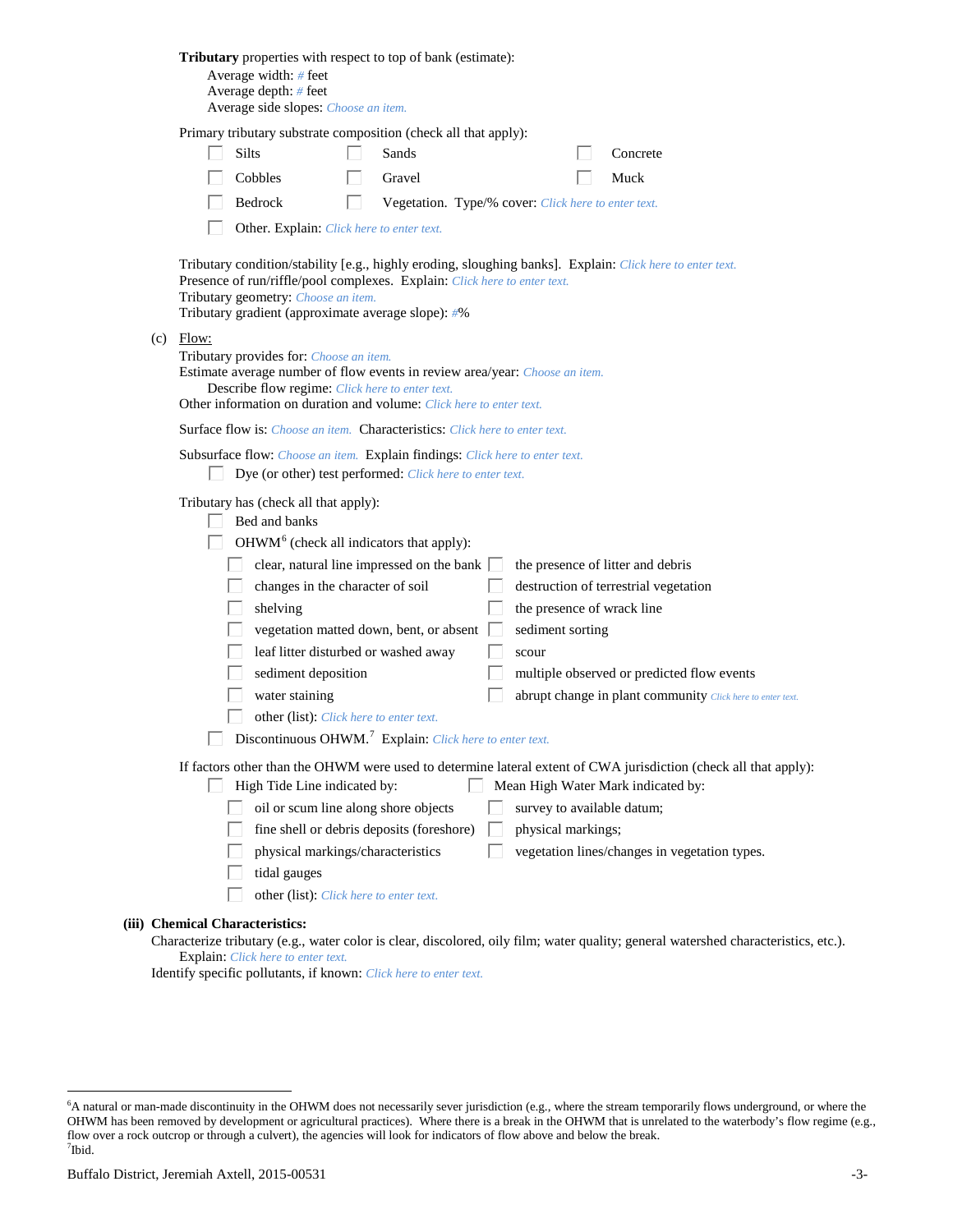# **(iv) Biological Characteristics. Channel supports (check all that apply):**

- Riparian corridor. Characteristics (type, average width): *Click here to enter text.*
- Wetland fringe. Characteristics: *Click here to enter text.*
- $\Box$  Habitat for:
	- Federally Listed species. Explain findings: *Click here to enter text.*
	- Fish/spawn areas. Explain findings: *Click here to enter text.*
	- Other environmentally-sensitive species. Explain findings: *Click here to enter text.*
	- П. Aquatic/wildlife diversity. Explain findings: *Click here to enter text.*

### **2. Characteristics of wetlands adjacent to non-TNW that flow directly or indirectly into TNW**

#### **(i) Physical Characteristics:**

(a) General Wetland Characteristics: Properties: Wetland size: *#* acres Wetland type. Explain: *Click here to enter text.* Wetland quality. Explain: *Click here to enter text.* Project wetlands cross or serve as state boundaries. Explain: *Click here to enter text.*

(b) General Flow Relationship with Non-TNW:

Flow is: *Choose an item.* Explain: *Click here to enter text.*

Surface flow is: *Choose an item.* Characteristics: *Click here to enter text.*

Subsurface flow: *Choose an item.* Explain findings: *Click here to enter text.*

- Dye (or other) test performed: *Click here to enter text.*
- (c) Wetland Adjacency Determination with Non-TNW:
	- Directly abutting П.
	- П. Not directly abutting
		- П. Discrete wetland hydrologic connection. Explain: *Click here to enter text.*
		- П. Ecological connection. Explain: *Click here to enter text.*
		- П. Separated by berm/barrier. Explain: *Click here to enter text.*
- (d) Proximity (Relationship) to TNW

Project wetlands are *Choose an item.* river miles from TNW. Project waters are *Choose an item.* aerial (straight) miles from TNW. Flow is from: *Choose an item.* Estimate approximate location of wetland as within the *Choose an item.* floodplain.

#### **(ii) Chemical Characteristics:**

Characterize wetland system (e.g., water color is clear, brown, oil film on surface; water quality; general watershed characteristics; etc.). Explain: *Click here to enter text.*

Identify specific pollutants, if known: *Click here to enter text.*

## **(iii) Biological Characteristics. Wetland supports (check all that apply):**

- Riparian buffer. Characteristics (type, average width): *Click here to enter text.*
	- Vegetation type/percent cover. Explain: *Click here to enter text.*
	- Habitat for:
	- Federally Listed species. Explain findings: *Click here to enter text*.
	- Fish/spawn areas. Explain findings: *Click here to enter text.*
	- $\Box$ Other environmentally-sensitive species. Explain findings: *Click here to enter text.*
	- Aquatic/wildlife diversity. Explain findings: *Click here to enter text.*

## **3. Characteristics of all wetlands adjacent to the tributary (if any)**

All wetland(s) being considered in the cumulative analysis: *Choose an item.* Approximately (*#*) acres in total are being considered in the cumulative analysis.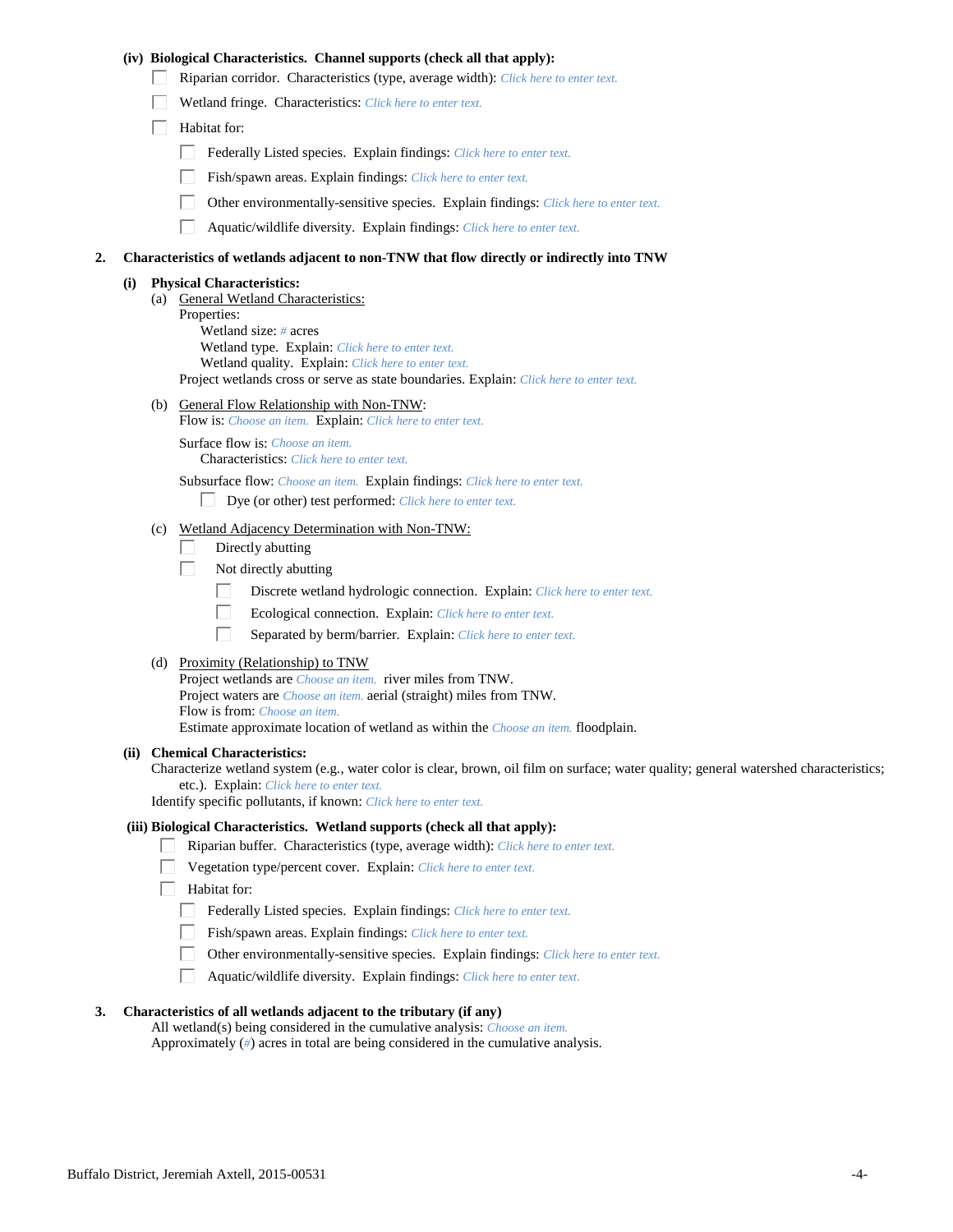For each wetland, specify the following:

| Directly abuts? $(Y/N)$ | Size (in acres) | Directly abuts? $(Y/N)$ | Size (in acres) |
|-------------------------|-----------------|-------------------------|-----------------|
|                         |                 |                         |                 |
| V/N                     |                 | Y/N                     |                 |
| V/N                     |                 | Y/N                     |                 |
|                         |                 | Y/N                     |                 |

Summarize overall biological, chemical and physical functions being performed: *Click here to enter text.*

# **C. SIGNIFICANT NEXUS DETERMINATION**

**A significant nexus analysis will assess the flow characteristics and functions of the tributary itself and the functions performed by any wetlands adjacent to the tributary to determine if they significantly affect the chemical, physical, and biological integrity of a TNW. For each of the following situations, a significant nexus exists if the tributary, in combination with all of its adjacent wetlands, has more than a speculative or insubstantial effect on the chemical, physical and/or biological integrity of a TNW. Considerations when evaluating significant nexus include, but are not limited to the volume, duration, and frequency of the flow of water in the tributary and its proximity to a TNW, and the functions performed by the tributary and all its adjacent wetlands. It is not appropriate to determine significant nexus based solely on any specific threshold of distance (e.g. between a tributary and its adjacent wetland or between a tributary and the TNW). Similarly, the fact an adjacent wetland lies within or outside of a floodplain is not solely determinative of significant nexus.** 

## **Draw connections between the features documented and the effects on the TNW, as identified in the** *Rapanos* **Guidance and discussed in the Instructional Guidebook. Factors to consider include, for example:**

- Does the tributary, in combination with its adjacent wetlands (if any), have the capacity to carry pollutants or flood waters to TNWs, or to reduce the amount of pollutants or flood waters reaching a TNW?
- Does the tributary, in combination with its adjacent wetlands (if any), provide habitat and lifecycle support functions for fish and other species, such as feeding, nesting, spawning, or rearing young for species that are present in the TNW?
- Does the tributary, in combination with its adjacent wetlands (if any), have the capacity to transfer nutrients and organic carbon that support downstream foodwebs?
- Does the tributary, in combination with its adjacent wetlands (if any), have other relationships to the physical, chemical, or biological integrity of the TNW?

## *Note: the above list of considerations is not inclusive and other functions observed or known to occur should be documented below:*

- **1. Significant nexus findings for non-RPW that has no adjacent wetlands and flows directly or indirectly into TNWs.** Explain findings of presence or absence of significant nexus below, based on the tributary itself, then go to Section III.D: *Click here to enter text.*
- **2. Significant nexus findings for non-RPW and its adjacent wetlands, where the non-RPW flows directly or indirectly into TNWs.**  Explain findings of presence or absence of significant nexus below, based on the tributary in combination with all of its adjacent wetlands, then go to Section III.D: *Click here to enter text.*
- **3. Significant nexus findings for wetlands adjacent to an RPW but that do not directly abut the RPW.** Explain findings of presence or absence of significant nexus below, based on the tributary in combination with all of its adjacent wetlands, then go to Section III.D: *Click here to enter text.*

# **D. DETERMINATIONS OF JURISDICTIONAL FINDINGS. THE SUBJECT WATERS/WETLANDS ARE (CHECK ALL THAT APPLY):**

- **1. TNWs and Adjacent Wetlands.** Check all that apply and provide size estimates in review area:
	- TNWs: *#* linear feet *#* width (ft), Or, *#* acres.
	- Wetlands adjacent to TNWs: *#* acres. П.

# **2. RPWs that flow directly or indirectly into TNWs.**

- $\triangledown$  Tributaries of TNWs where tributaries typically flow year-round are jurisdictional. Provide data and rationale indicating that tributary is perennial: Rushford Lake shows up as a perennial waterway on the Houghton, New York, USGS Quadrangle Map. Rushford Lake flows via a tributary stream into the Genesee River, which is a Traditional Navigable Waterway..
- Tributaries of TNW where tributaries have continuous flow "seasonally" (e.g., typically three months each year) are jurisdictional. П. Data supporting this conclusion is provided at Section III.B. Provide rationale indicating that tributary flows seasonally: *Click here to enter text.*.

Provide estimates for jurisdictional waters in the review area (check all that apply):

- $\triangledown$  Tributary waters: 120 linear feet # width (ft).
- Other non-wetland waters: *#* acres.

Identify type(s) of waters: *Click here to enter text.*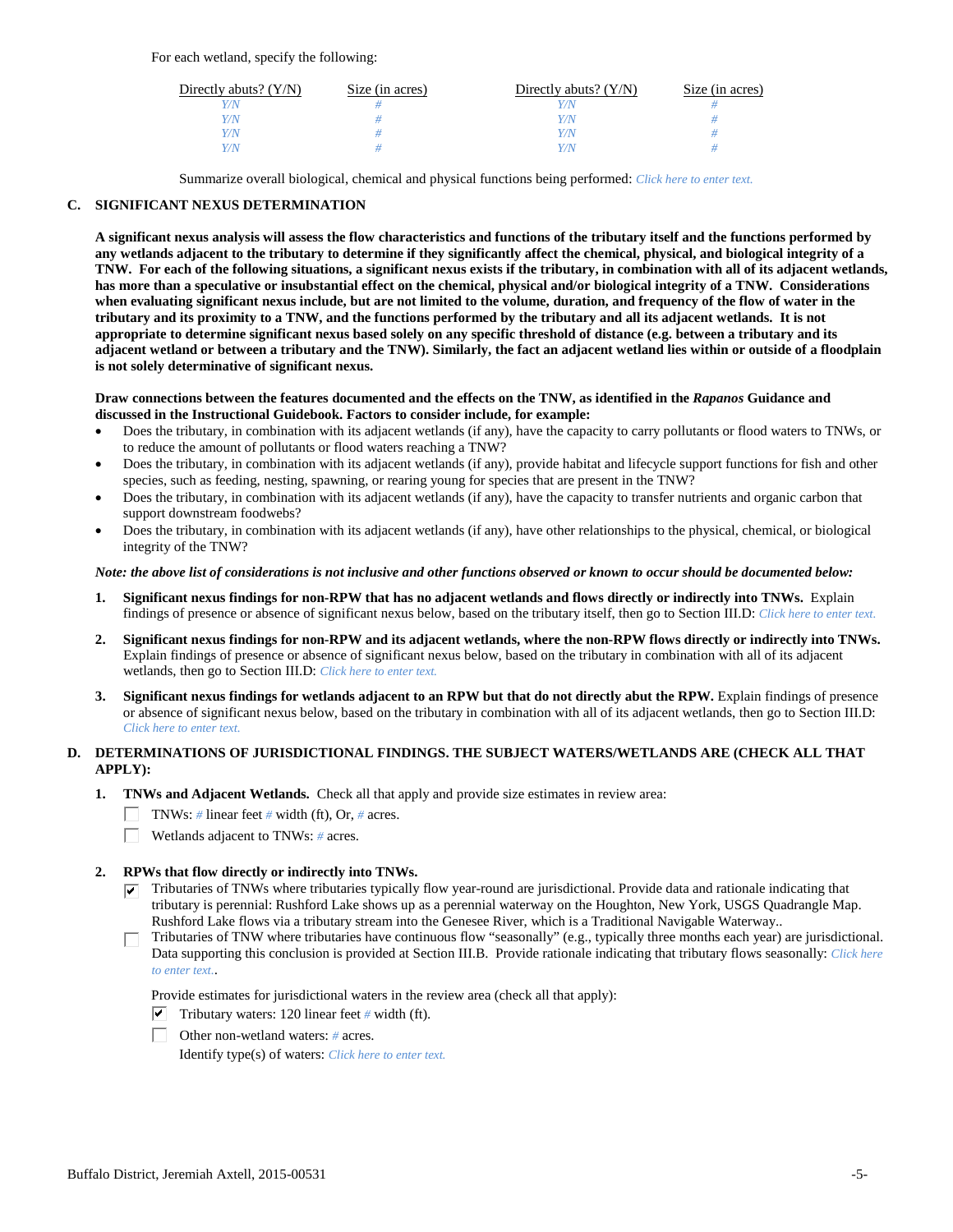## **3. Non-RPWs[8](#page-5-0) that flow directly or indirectly into TNWs.**

Waterbody that is not a TNW or an RPW, but flows directly or indirectly into a TNW, and it has a significant nexus with a TNW is jurisdictional. Data supporting this conclusion is provided at Section III.C.

Provide estimates for jurisdictional waters within the review area (check all that apply):

- Tributary waters: *#* linear feet *#* width (ft).
- Other non-wetland waters: *#* acres.
	- Identify type(s) of waters: *Click here to enter text.*
- **4. Wetlands directly abutting an RPW that flow directly or indirectly into TNWs.**
	- ГT. Wetlands directly abut RPW and thus are jurisdictional as adjacent wetlands.
		- Wetlands directly abutting an RPW where tributaries typically flow year-round. Provide data and rationale indicating that tributary is perennial in Section III.D.2, above. Provide rationale indicating that wetland is directly abutting an RPW: *Click here to enter text.*

Wetlands directly abutting an RPW where tributaries typically flow "seasonally." Provide data indicating that tributary is seasonal in Section III.B and rationale in Section III.D.2, above. Provide rationale indicating that wetland is directly abutting an RPW: *Click here to enter text.*

Provide acreage estimates for jurisdictional wetlands in the review area: *#* acres.

## **5. Wetlands adjacent to but not directly abutting an RPW that flow directly or indirectly into TNWs.**

Wetlands that do not directly abut an RPW, but when considered in combination with the tributary to which they are П adjacent and with similarly situated adjacent wetlands, have a significant nexus with a TNW are jurisidictional. Data supporting this conclusion is provided at Section III.C.

Provide acreage estimates for jurisdictional wetlands in the review area: *#* acres.

- **6. Wetlands adjacent to non-RPWs that flow directly or indirectly into TNWs.** 
	- Wetlands adjacent to such waters, and have when considered in combination with the tributary to which they are adjacent and with similarly situated adjacent wetlands, have a significant nexus with a TNW are jurisdictional. Data supporting this conclusion is provided at Section III.C.

Provide estimates for jurisdictional wetlands in the review area: *#* acres.

# **7. Impoundments of jurisdictional waters. [9](#page-5-1)**

As a general rule, the impoundment of a jurisdictional tributary remains jurisdictional.

- Demonstrate that impoundment was created from "waters of the U.S.," or
- Demonstrate that water meets the criteria for one of the categories presented above (1-6), or
- Demonstrate that water is isolated with a nexus to commerce (see E below). Г

# **E. ISOLATED [INTERSTATE OR INTRA-STATE] WATERS, INCLUDING ISOLATED WETLANDS, THE USE, DEGRADATION OR DESTRUCTION OF WHICH COULD AFFECT INTERSTATE COMMERCE, INCLUDING ANY SUCH WATERS (CHECK ALL THAT APPLY):[10](#page-5-2)**

- $\Box$ which are or could be used by interstate or foreign travelers for recreational or other purposes.
- from which fish or shellfish are or could be taken and sold in interstate or foreign commerce.
- which are or could be used for industrial purposes by industries in interstate commerce.
- П. Interstate isolated waters.Explain: *Click here to enter text.*
- п Other factors.Explain: *Click here to enter text.*

## **Identify water body and summarize rationale supporting determination:** *Click here to enter text.*

Provide estimates for jurisdictional waters in the review area (check all that apply):

- Tributary waters: *#* linear feet *#* width (ft).
- Other non-wetland waters: *#* acres.

Identify type(s) of waters: *Click here to enter text.*

Wetlands: *#* acres.

 $\frac{1}{8}$ See Footnote # 3.

<span id="page-5-1"></span><span id="page-5-0"></span><sup>&</sup>lt;sup>9</sup> To complete the analysis refer to the key in Section III.D.6 of the Instructional Guidebook.

<span id="page-5-2"></span><sup>&</sup>lt;sup>10</sup> Prior to asserting or declining CWA jurisdiction based solely on this category, Corps Districts will elevate the action to Corps and EPA HQ for review consistent with the process described in the Corps/EPA *Memorandum Regarding CWA Act Jurisdiction Following Rapanos.*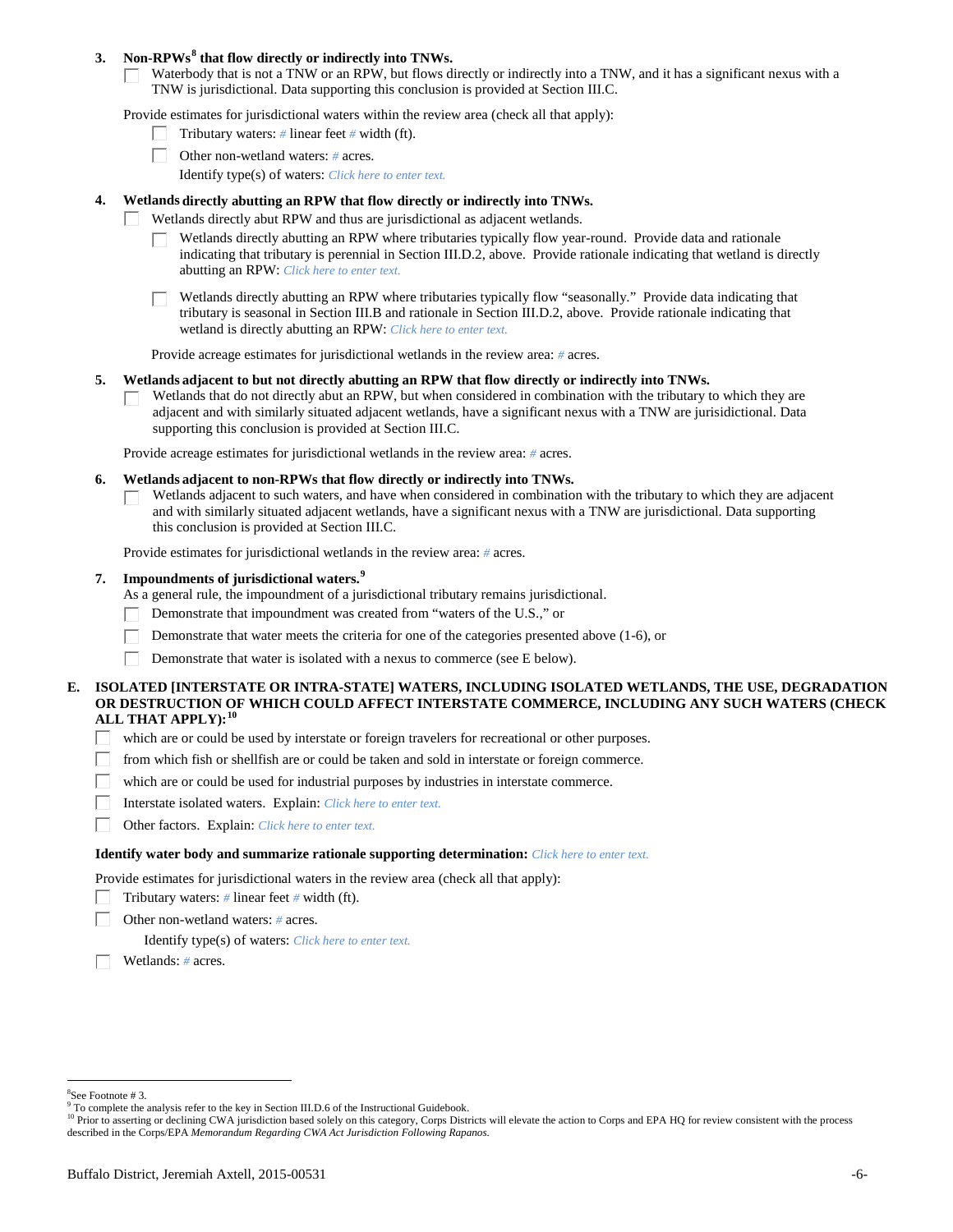| Е.                                                                                                                                                                                                         | NON-JURISDICTIONAL WATERS, INCLUDING WETLANDS (CHECK ALL THAT APPLY): |                                                                                                                                                                                                                                                                                                                           |  |
|------------------------------------------------------------------------------------------------------------------------------------------------------------------------------------------------------------|-----------------------------------------------------------------------|---------------------------------------------------------------------------------------------------------------------------------------------------------------------------------------------------------------------------------------------------------------------------------------------------------------------------|--|
|                                                                                                                                                                                                            |                                                                       | If potential wetlands were assessed within the review area, these areas did not meet the criteria in the 1987 Corps of Engineers<br>Wetland Delineation Manual and/or appropriate Regional Supplements.                                                                                                                   |  |
|                                                                                                                                                                                                            | L                                                                     | Review area included isolated waters with no substantial nexus to interstate (or foreign) commerce.                                                                                                                                                                                                                       |  |
|                                                                                                                                                                                                            |                                                                       | Prior to the Jan 2001 Supreme Court decision in "SWANCC," the review area would have been regulated based solely on the<br>"Migratory Bird Rule" (MBR).                                                                                                                                                                   |  |
|                                                                                                                                                                                                            | Ш                                                                     | Waters do not meet the "Significant Nexus" standard, where such a finding is required for jurisdiction. Explain: Click here to enter text.                                                                                                                                                                                |  |
|                                                                                                                                                                                                            | П                                                                     | Other: (explain, if not covered above): Click here to enter text.                                                                                                                                                                                                                                                         |  |
|                                                                                                                                                                                                            |                                                                       | Provide acreage estimates for non-jurisdictional waters in the review area, where the sole potential basis of jurisdiction is the MBR factors<br>(i.e., presence of migratory birds, presence of endangered species, use of water for irrigated agriculture), using best professional judgment<br>(check all that apply): |  |
|                                                                                                                                                                                                            |                                                                       | Non-wetland waters (i.e., rivers, streams): # linear feet # width (ft).                                                                                                                                                                                                                                                   |  |
|                                                                                                                                                                                                            |                                                                       | Lakes/ponds: $# \, \text{acres.}$                                                                                                                                                                                                                                                                                         |  |
| Other non-wetland waters: # acres. List type of aquatic resource: Click here to enter text                                                                                                                 |                                                                       |                                                                                                                                                                                                                                                                                                                           |  |
|                                                                                                                                                                                                            | Wetlands: # acres.                                                    |                                                                                                                                                                                                                                                                                                                           |  |
| Provide acreage estimates for non-jurisdictional waters in the review area that do not meet the "Significant Nexus" standard, where such a<br>finding is required for jurisdiction (check all that apply): |                                                                       |                                                                                                                                                                                                                                                                                                                           |  |
|                                                                                                                                                                                                            |                                                                       | Non-wetland waters (i.e., rivers, streams): $\#$ linear feet $\#$ width (ft).                                                                                                                                                                                                                                             |  |
|                                                                                                                                                                                                            |                                                                       | Lakes/ponds: $# \, \text{acres.}$                                                                                                                                                                                                                                                                                         |  |
|                                                                                                                                                                                                            |                                                                       | Other non-wetland waters: # acres. List type of aquatic resource: Click here to enter text                                                                                                                                                                                                                                |  |
|                                                                                                                                                                                                            |                                                                       | Wetlands: # acres.                                                                                                                                                                                                                                                                                                        |  |
|                                                                                                                                                                                                            |                                                                       | <b>SECTION IV: DATA SOURCES.</b>                                                                                                                                                                                                                                                                                          |  |
|                                                                                                                                                                                                            |                                                                       | A. SUPPORTING DATA. Data reviewed for JD (check all that apply - checked items shall be included in case file and, where checked and                                                                                                                                                                                      |  |
|                                                                                                                                                                                                            | ∣✔                                                                    | requested, appropriately reference sources below):<br>Maps, plans, plots or plat submitted by or on behalf of the applicant/consultant: Location Map Supplied by the Applicant.                                                                                                                                           |  |
|                                                                                                                                                                                                            |                                                                       | Data sheets prepared/submitted by or on behalf of the applicant/consultant.                                                                                                                                                                                                                                               |  |
|                                                                                                                                                                                                            |                                                                       | Office concurs with data sheets/delineation report.                                                                                                                                                                                                                                                                       |  |
|                                                                                                                                                                                                            |                                                                       | Office does not concur with data sheets/delineation report.                                                                                                                                                                                                                                                               |  |
|                                                                                                                                                                                                            |                                                                       | Data sheets prepared by the Corps: Click here to enter text.                                                                                                                                                                                                                                                              |  |
|                                                                                                                                                                                                            |                                                                       | Corps navigable waters' study: Click here to enter text.                                                                                                                                                                                                                                                                  |  |
|                                                                                                                                                                                                            |                                                                       | U.S. Geological Survey Hydrologic Atlas: Click here to enter text.                                                                                                                                                                                                                                                        |  |
|                                                                                                                                                                                                            |                                                                       | USGS NHD data.                                                                                                                                                                                                                                                                                                            |  |
|                                                                                                                                                                                                            |                                                                       | USGS 8 and 12 digit HUC maps.                                                                                                                                                                                                                                                                                             |  |
|                                                                                                                                                                                                            | ∣✔                                                                    | U.S. Geological Survey map(s). Cite scale & quad name: Houghton, New York, USGS Quadrangle Map, Scale is 1:24,000.                                                                                                                                                                                                        |  |
|                                                                                                                                                                                                            |                                                                       | USDA Natural Resources Conservation Service Soil Survey. Citation: Click here to enter text.                                                                                                                                                                                                                              |  |
|                                                                                                                                                                                                            |                                                                       | National wetlands inventory map(s). Cite name: Click here to enter text.                                                                                                                                                                                                                                                  |  |
|                                                                                                                                                                                                            |                                                                       | State/Local wetland inventory map(s): Click here to enter text.                                                                                                                                                                                                                                                           |  |
|                                                                                                                                                                                                            |                                                                       | FEMA/FIRM maps: Click here to enter text.                                                                                                                                                                                                                                                                                 |  |
|                                                                                                                                                                                                            |                                                                       | 100-year Floodplain Elevation is: Click here to enter text. (National Geodectic Vertical Datum of 1929)                                                                                                                                                                                                                   |  |
|                                                                                                                                                                                                            | ⊽                                                                     | Photographs:   Aerial (Name & Date): Click here to enter text.                                                                                                                                                                                                                                                            |  |
|                                                                                                                                                                                                            |                                                                       | Other (Name & Date): Ground Level Photographs Supplied by the Applicant.<br>or $\sqrt{ }$                                                                                                                                                                                                                                 |  |
|                                                                                                                                                                                                            |                                                                       | Previous determination(s). File no. and date of response letter: Click here to enter text.                                                                                                                                                                                                                                |  |
|                                                                                                                                                                                                            |                                                                       | Applicable/supporting case law: Click here to enter text.                                                                                                                                                                                                                                                                 |  |
|                                                                                                                                                                                                            |                                                                       | Applicable/supporting scientific literature: Click here to enter text.                                                                                                                                                                                                                                                    |  |
|                                                                                                                                                                                                            |                                                                       | Other information (please specify): Click here to enter text.                                                                                                                                                                                                                                                             |  |
|                                                                                                                                                                                                            |                                                                       |                                                                                                                                                                                                                                                                                                                           |  |

# **B. ADDITIONAL COMMENTS TO SUPPORT JD:** *Click here to enter text.*